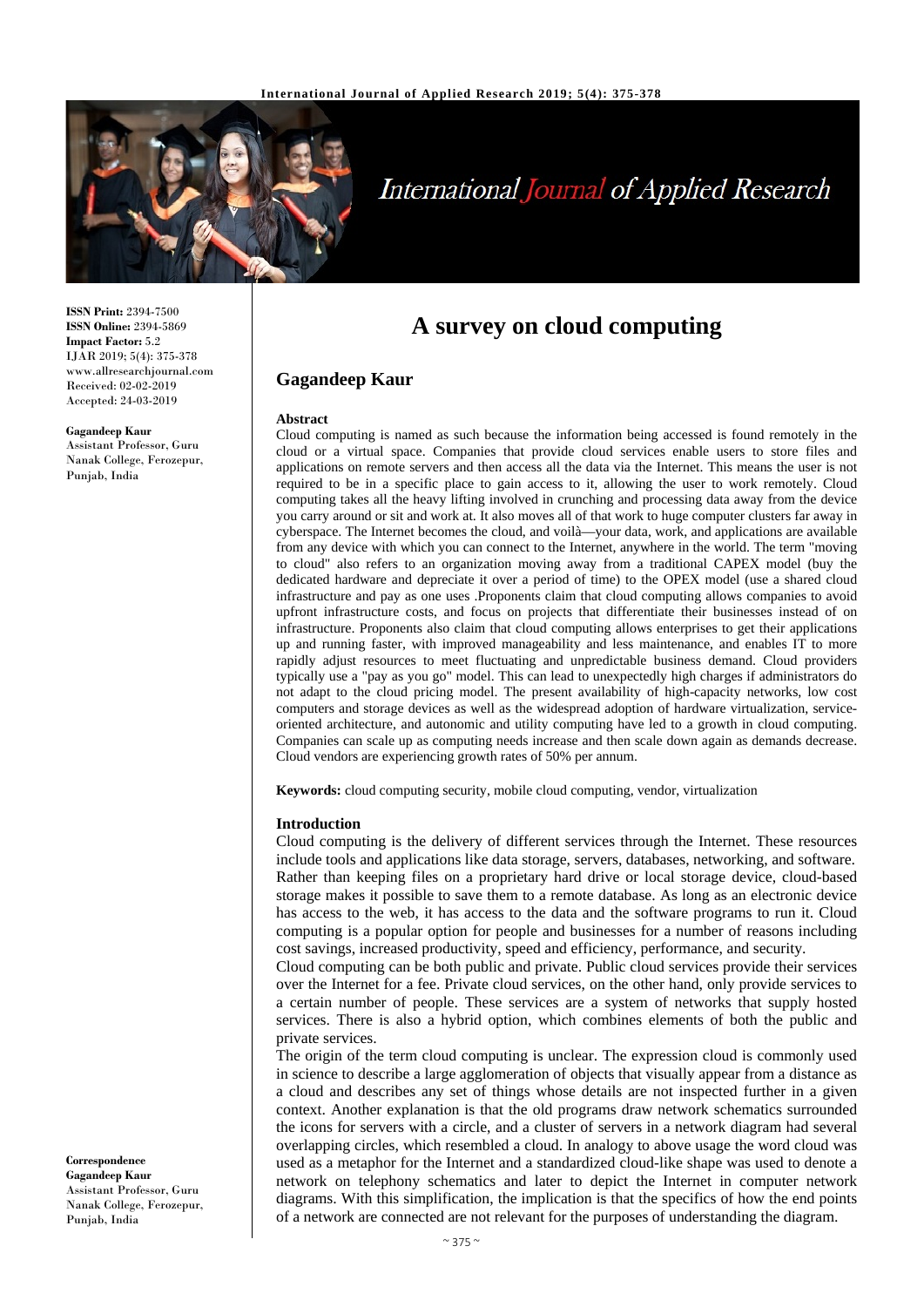The cloud symbol was used to represent the Internet as early as 1994, in which servers were then shown connected to, but external to, the cloud. References to cloud computing in its modern sense appeared as early as 1996, with the earliest known mention in a Compaq internal document. The popularization of the term can be traced to 2006 when Amazon.com introduced the Elastic Compute Cloud.

Since 2000 cloud computing has come into existence. In early 2008, NASA's Open Nebula, enhanced in the reservoir European Commission-funded project, became the first open source software for deploying private and hybrid clouds, and for the federation of clouds. In the same year, efforts were focused on providing quality of service guarantees (as required by real-time interactive applications) to cloud-based infrastructures, in the framework of the IRMOS European Commission-funded project, resulting in a real-time cloud environment. By mid-2008, Gartner saw an opportunity for cloud computing "to shape the relationship among consumers of IT services, those who use IT services and those who sell them" and observed that "organizations are switching from company-owned hardware and software assets to per- use service-based models" so that the "projected shift to computing ... will result in dramatic growth in IT products in some areas and significant reductions in other areas." Microsoft Azure became available in late 2008. In July 2010, Rackspace Hosting and NASA jointly launched an open-source cloud software initiative known as Open Stack. The Open Stack project intended to help organizations offer cloudcomputing services running on standard hardware. The early code came from NASA's Nebula platform as well as from Rackspace's Cloud Files platform. On March 1, 2011, IBM announced the IBM Smart Cloud framework to support Smarter Planet. Among the various components of the Smarter Computing foundation, cloud computing is a critical piece. On June 7, 2012, Oracle announced the Oracle Cloud.

# **Types of cloud services**

Regardless of the kind of service, cloud computing services provide users with a series of functions including:

- $Email$
- Storage, backup, and data retrieval
- Creating and testing apps
- **Analyzing data**
- Audio and video streaming
- Delivering software on demand

Cloud computing is still a fairly new service but is being used by a number of different organizations from big corporations to small businesses, nonprofits to government agencies, and even individual consumers.

# **Deployment Models**

There are various types of clouds, each of which is different from the other. Public clouds provide their services on servers and storage on the Internet. These are operated by third-party companies, who handle and control all the hardware, software, and the general infrastructure. Clients access services through accounts that can be accessed by just about anyone.

Private clouds are reserved for specific clientele, usually one business or organization. The firm's data service center may host the cloud computing service. Many private cloud computing services are provided on a private network.

Hybrid clouds are, as the name implies, a combination of both public and private services. This type of model allows the user more flexibility and helps optimize the user's infrastructure and security.

Newer forms of cloud computing services include the community cloud, the big data cloud, and the multicloud.

# **Types of cloud computing**

Cloud computing is not a single piece of technology like a microchip or a cellphone. Rather, it's a system primarily comprised of three services: software-as-a-service (SaaS), infrastructure-as-a-service (IaaS), and platform-as-a-service (PaaS).

**1. Software-as-a-service (SaaS)** involves the licensure of a software application to customers. Licenses are typically provided through a pay-as-you-go model or on-demand. This type of system can be found in Microsoft Office's 365.

**2. Infrastructure-as-a-service (IaaS)** involves a method for delivering everything from operating systems to servers and storage through IP-based connectivity as part of an ondemand service. Clients can avoid the need to purchase software or servers, and instead procure these resources in an outsourced, ondemand service. Popular examples of the IaaS system include IBM Cloud and Microsoft Azure.

**3. Platform-as-a-service (PaaS)** is considered the most complex of the three layers of cloud-based computing. PaaS shares some similarities with SaaS, the primary difference being that instead of delivering software online, it is actually a platform for creating software that is delivered via the Internet. This model includes platforms like Salesforce.com and Heroku.

# **4. Private Cloud**

Private cloud is the phrase used to describe a cloud computing platform that is implemented within the corporate firewall, under the control of the IT department. A private cloud is designed to offer the same features and benefits of public cloud systems, but removes a number of objections to the cloud computing model including control over enterprise and customer data, worries about security, and issues connected to regulatory compliance. A private cloud implementation aims to avoid many of the objections regarding cloud computing security. Because a private cloud setup is implemented safely within the corporate firewall, a private cloud provides more control over the company's data, and it ensures security, albeit with greater potential risk for data loss due to natural disaster. The downside is private cloud ROI (return on investment): The organization implementing the private cloud is responsible for running and managing IT resources instead of passing that responsibility on to a third-party cloud provider. Companies initiate private cloud projects to enable their IT infrastructure to become more capable of quickly adapting to continually evolving business needs and requirements.

# **5. Public Cloud**

A public cloud is one based on the standard cloud computing model, in which a service provider makes resources, such as applications and storage, available to the general public over the Internet. Public cloud services may be free or offered on a pay-per-usage model. A public cloud is one based on the standard cloud computing model, in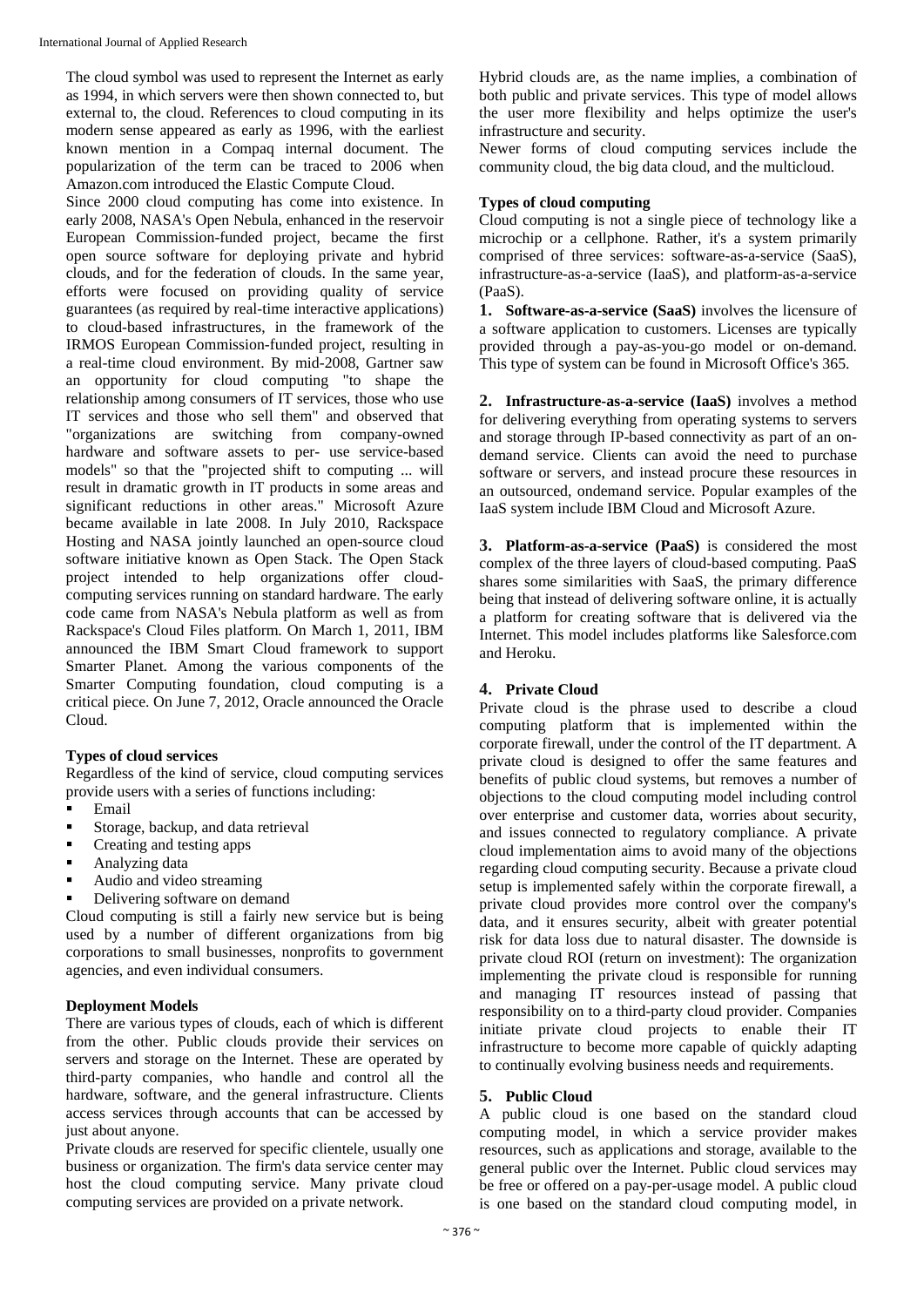which a service provider makes resources, such as applications and storage, available to the general public over the Internet. Public cloud services may be free or offered on a pay-per- usage model.

The main benefits of using a public cloud service are:

- 1. Easy and inexpensive set-up because hardware, application and bandwidth costs are covered by the provider.
- 2. Scalability to meet needs.
- 3. No wasted resources because you pay for what you use

#### **6. Hybrid Cloud**

Hybrid cloud is a composition of two or more clouds (private, community or public) that remain distinct entities but are bound together, offering the benefits of multiple deployment models. Hybrid cloud can also mean the ability to connect collocation, managed and/or dedicated services with cloud resources. Gartner, Inc. defines a hybrid cloud service as a cloud computing service that is composed of some combination of private, public and community cloud services, from different service providers. A hybrid cloud service crosses isolation and provider boundaries so that it can't be simply put in one category of private, public, or community cloud service. It allows one to extend either the capacity or the capability of a cloud service, by aggregation, integration or customization with another cloud service.

Some varied use cases for hybrid cloud composition are existed. For example, an organization may store sensitive client data in house on a private cloud application, but interconnect that application to a business intelligence application provided on a public cloud as a software service. This example of hybrid cloud extends the capabilities of the enterprise to deliver a specific business service through the addition of externally available public cloud services. Hybrid cloud adoption depends on a number of factors such as data security and compliance requirements, level of control needed over data, and the applications an organization uses.

Another example of hybrid cloud is one where IT organizations use public cloud computing resources to meet temporary capacity needs that cannot be met by the private cloud. This capability enables hybrid clouds to employ cloud bursting for scaling across clouds. Cloud bursting is an application deployment model in which an application runs in a private cloud or data center and "bursts" to a public cloud when the demand for computing capacity increases. A primary advantage of cloud bursting and a hybrid cloud model is that an organization only pays for extra compute resources when they are needed. Cloud bursting enables data centers to create an in house IT infrastructure that supports average workloads, and use cloud resources from public or private clouds, during spikes in processing demands.

### **Advantages of cloud computing**

Cloud-based software offers companies from all sectors a number of benefits, including the ability to use software from any device either via a native app or a browser. As a result, users can carry their files and settings over to other devices in a completely seamless manner.

Cloud computing is far more than just accessing files on multiple devices. Thanks to cloud computing services, users can check their email on any computer and even store files using services such as Dropbox and Google Drive. Cloud computing services also make it possible for users to back up their music, files, and photos, ensuring those files are immediately available in the event of a hard drive crash.

It also offers big businesses huge cost-saving potential. Before the cloud became a viable alternative, companies were required to purchase, construct, and maintain costly information management technology and infrastructure. Companies can swap costly server centers and IT departments for fast Internet connections, where employees interact with the cloud online to complete their tasks.

The cloud structure allows individuals to save storage space on their desktops or laptops. It also lets users upgrade software more quickly because software companies can offer their products via the web rather than through more traditional, tangible methods involving discs or flash drives. For example, Adobe customers can access applications in its Creative Cloud through an Internet-based subscription.8? This allows users to download new versions and fixes to their programs easily.

#### **Disadvantages of the cloud**

With all of the speed, efficiencies, and innovations that come with cloud computing, there are, naturally, risks.

Security has always been a big concern with the cloud especially when it comes to sensitive medical records and financial information. While regulations force cloud computing services to shore up their security and compliance measures, it remains an ongoing issue. Encryption protects vital information, but if that encryption key is lost, the data disappears.

Servers maintained by cloud computing companies may fall victim to natural disasters, internal bugs, and power outages, too. The geographical reach of cloud computing cuts both ways: A blackout in California could paralyze users in New York, and a firm in Texas could lose its data if something causes its Maine based provider to crash.

As with any technology, there is a learning curve for both employees and managers. But with many individuals accessing and manipulating information through a single portal, inadvertent mistakes can transfer across an entire system.

#### **Characteristics of cloud computing**

There are basically 5 essential characteristics of Cloud Computing:-

# **(1) On-demand Self-services**

The Cloud computing services does not require any human administrators, user themselves are able to provision, monitor and manage computing resources as needed.

#### **(2) Broad Network Access**

The Computing services are generally provided over standard networks and heterogeneous devices.

## **(3) Rapid Elasticity**

The Computing services should have IT resources that are able to scale out and in quickly and on as needed basis. Whenever the user require services it is provided to him and it is scale out as soon as its requirement gets over.

#### **(4) Resource Pooling**

The IT resource (e.g., networks, servers, storage, applications, and services) present are shared across multiple applications and occupant in an uncommitted